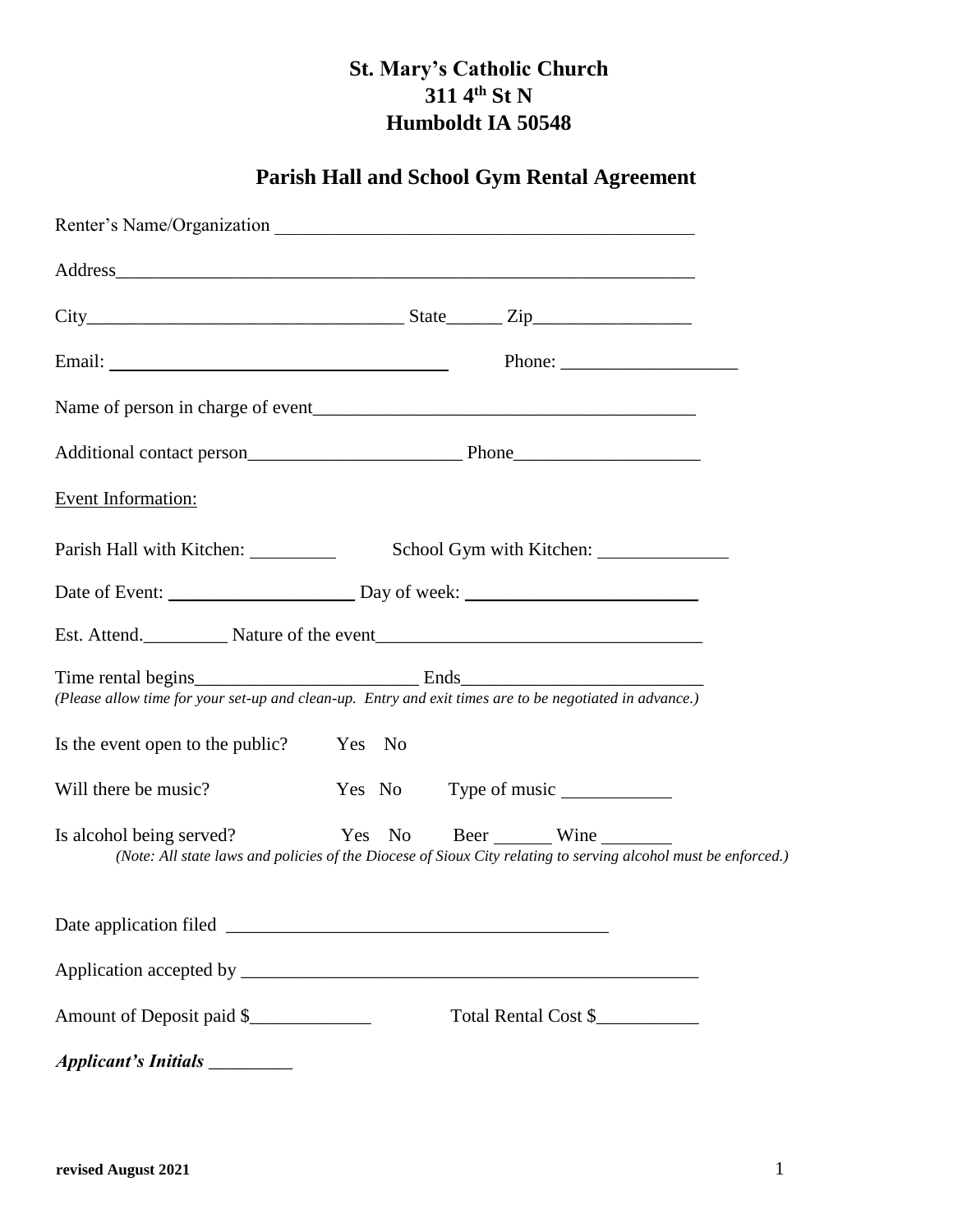### **St. Mary's Catholic Church Rental Agreement Conditions of Use**

Please read the Rental Agreement and Conditions of Use carefully. Initial at the bottom of page one and sign in the signature space provided on this page.

Rental agreements for St. Mary's Parish Hall or St. Mary School Gym will be completed and turned in to the Parish Office. Call 515-332-2856 for availability of rental facilities. Scheduled parish or school activities, including funerals, have priority over other events.

## **Rental Fees**

Rental Fee Per Day:

Parish Hall with Kitchen (no stove) - \$300 parishioner; \$400 non-parishioner; due at signing and nonrefundable

School Gym with Kitchen - \$300 parishioner; \$400 non-parishioner; due at signing and non-refundable Sporting Practices - \$25; due at signing and non-refundable

#### **Insurance**

#### **Proof of Liability Insurance is required.**

For rental of Parish Hall or School Gym, application for Special Events Coverage must be submitted to the Parish Office for review by the Diocese of Sioux City. There is no cost to parishioners. The premium cost to non-parishioners is \$100 unless a certificate showing proof of \$1,000,000 liability coverage is provided. Application must be made at least 15 days prior to the event, but no more than six (6) months before the event.

For sporting practices, the applicant will sign an Adult Hold Harmless/Indemnity Agreement.

#### **Deposits**

Parish Hall or School Gym - \$100; a damage deposit is required for use of the facilities and will be returned if facilities are properly cleaned. Any damage to the property will be repaired or replaced at the expense of the renter.

Sporting Practices - \$50; deposit will be due at the time of scheduling and will be forfeited if gym rules are not followed. Gym rules include leaving the gym set up as it was upon entry, turning out the lights, and ensuring that the doors are locked.

#### **Reservations:**

- 1. All the requirements for rental must be completed and approved by the Parish Office. Required items include but are not limited to the following: signed and completed rental agreement, receipt of rental deposit and fees, photo ID, and proof of liability insurance.
- 2. The applicant for the rental agreement and/or organization on whose behalf the rental is being made is responsible for compliance with all the conditions of use for the facility.
- 3. This rental agreement must be signed by a person who is at least twenty-one (21) years of age.
- 4. Rental agreement must be completed at least 15 days prior to the event, but no more than six (6) months before the event.
- 5. Under no circumstances shall the applicant/renter and/or organization sublease or allow any other organization or individual to use the facility during the time and on the dates for which they have reserved the facility.
- 6. St. Mary's Parish reserves the right to refuse rental to any party.

#### **revised August 2021** 2